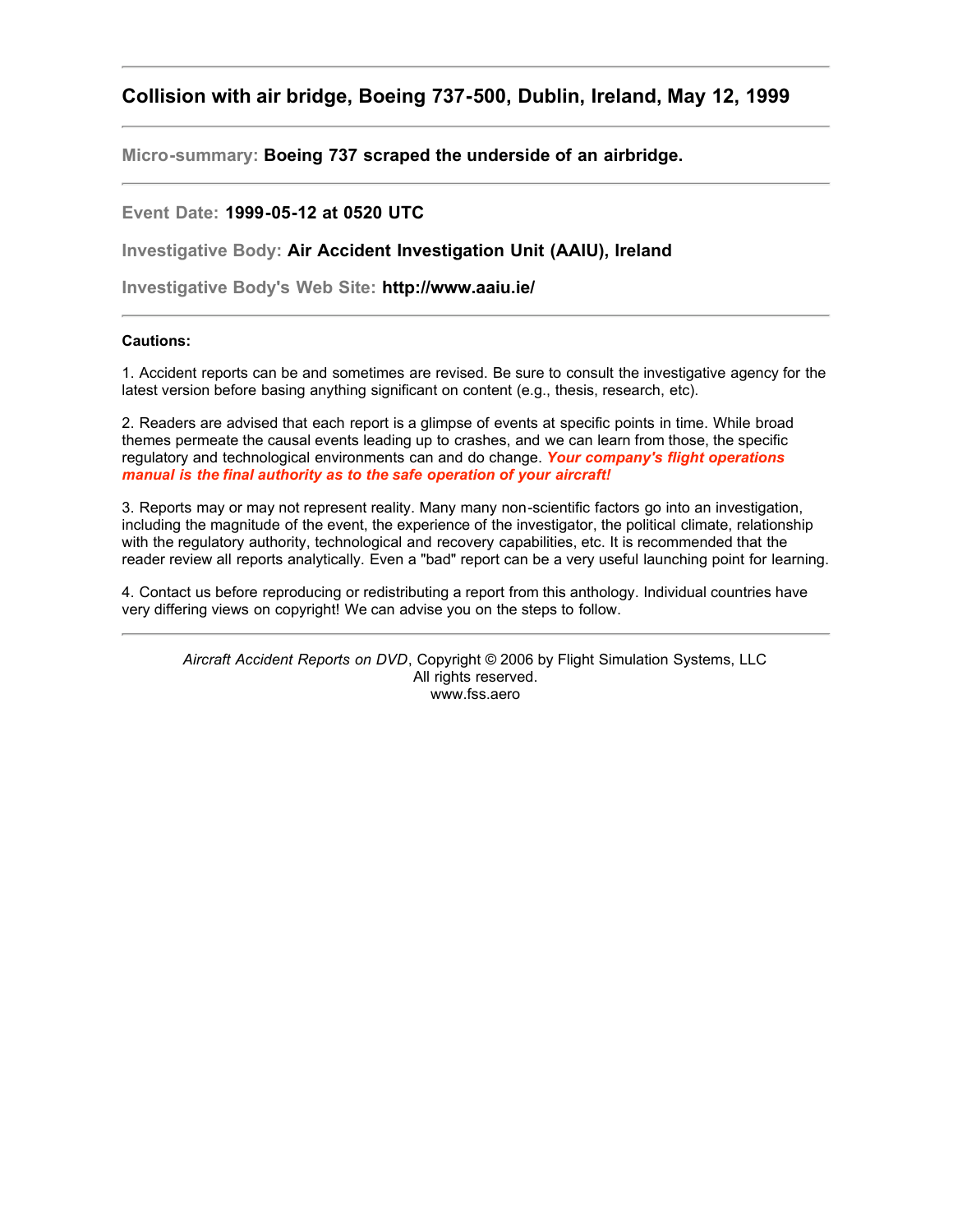*AAIU Report No. 2001/003 AAIU File No. 19990024 Published: 29/01/2001* 

| <b>Aircraft Type and Registration:</b> | B737-500 EI-CDH                                                                                                                                                       |
|----------------------------------------|-----------------------------------------------------------------------------------------------------------------------------------------------------------------------|
| <b>No. and Type of Engines:</b>        | $CFM 56 - 3B1$                                                                                                                                                        |
| <b>Aircraft Serial Number:</b>         | 25739                                                                                                                                                                 |
| <b>Year of Manufacture:</b>            | 1992                                                                                                                                                                  |
| Date and Time (UTC):                   | 12 May 1999, 05.20 hrs.                                                                                                                                               |
| Location:                              | Stand 38, Dublin Airport                                                                                                                                              |
| <b>Type of Flight:</b>                 | Public Transport                                                                                                                                                      |
| <b>Persons on Board:</b>               | Pax 25<br>Crew 5                                                                                                                                                      |
| <b>Injuries:</b>                       | Pax Nil Crew Nil                                                                                                                                                      |
| <b>Nature of Damage:</b>               | Damage to upper surface area port<br>wing tip for a distance of approx. 3 ft<br>in from the wing tip. Extensive<br>damage to the underside of airbridge<br>mechanism. |
| <b>Commanders Licence:</b>             | <b>ATPL</b>                                                                                                                                                           |
| <b>Commanders Age:</b>                 | 54 years                                                                                                                                                              |
| <b>Commanders Flying Experience:</b>   | 12000 hours, 4500 hours on type.                                                                                                                                      |
| <b>Information Source:</b>             | Duty Officer, Aer Rianta Dublin<br>Airport.<br><b>AAIU</b> Field Investigation.                                                                                       |

#### **SYNOPSIS**

Aircraft EI-CDH was on a scheduled flight from Shannon to Dublin and landed earlier than expected at 05.08. The aircraft taxied to the South Apron and was marshalled on to Stand 38. As the aircraft was being marshalled to the stop line at the hammerhead, the top surface area of the port wing outboard of the aileron came in contact with the underneath mechanism of the airbridge, which was extended at the time.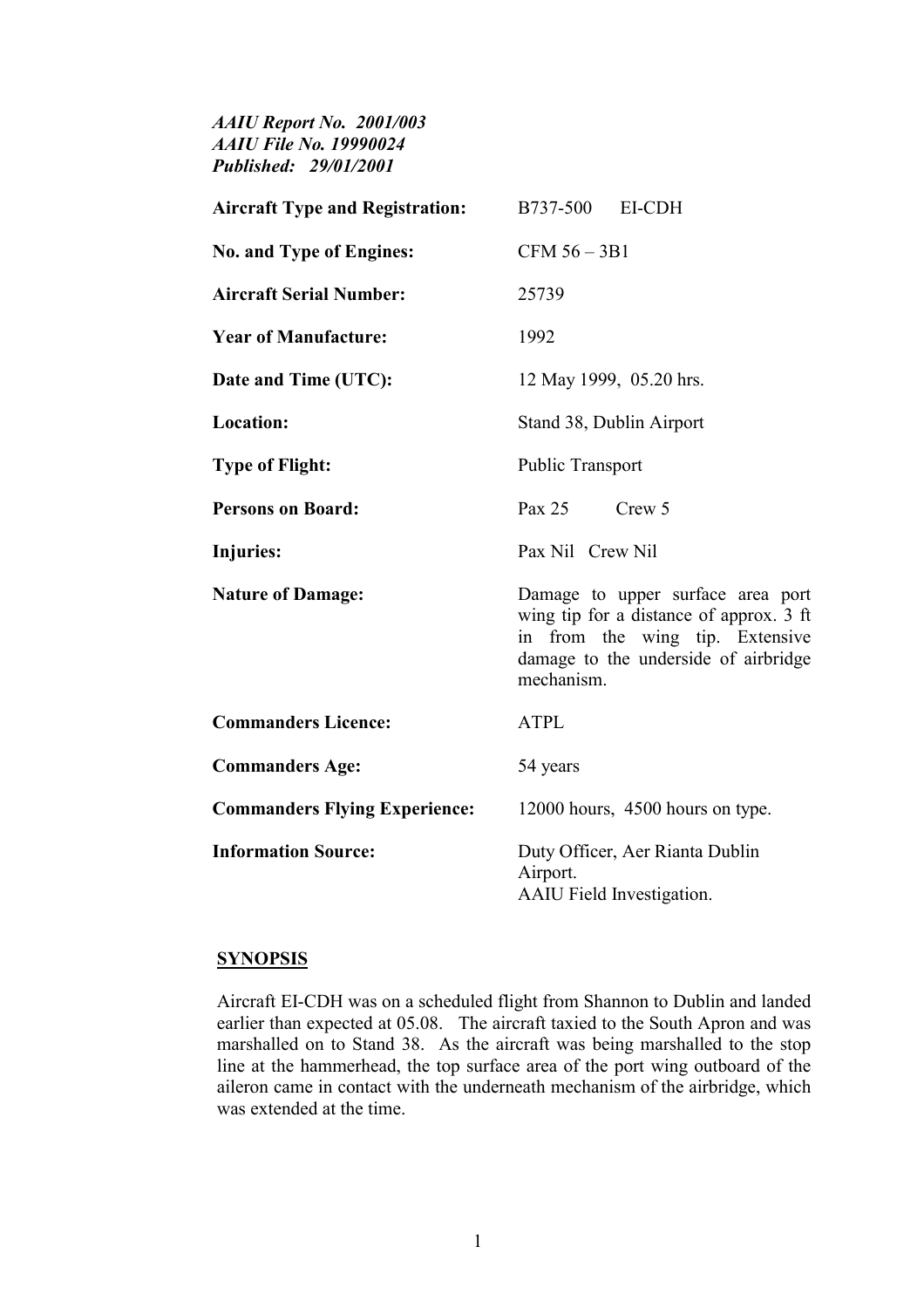# **1. FACTUAL INFORMATION**

### **1.1 History of the Incident**

EI-CDH was due in at 05.20 hrs but landed at 05.08 hrs. The aircraft quickly arrived at the apron and entered along the yellow taxi line leading to Stand 38. The marshaller and his crew were in place about 1 minute when the aircraft approached the Stand. The Captain reported that the time was now 05.13 hrs.

Just as the aircraft was being brought to a halt at the hammerhead, the upper surface area of the port wing, outboard of the aileron, collided with the underneath electrical mechanism of the airbridge. There were no injuries to passengers or crew and the aircraft's airstairs was used to allow the passengers to disembark. The Investigator-in-Charge noted on his arrival that the airbridge was 12.3 metres from its normal parked position.(see Photo 2)

#### **Eyewitness Recollections**

The following personnel who had been on or in the vicinity of the stand at the time in question were interviewed on the day of the incident.

#### **(a) Aircraft Marshaller**

The marshaller was interviewed and said that he did not notice the airbridge out of its normal parked position. He was concentrating on having the aircraft nose wheel remain on the yellow line. He said the aircraft arrived at the stand quickly and that he had no time to notice the out of position airbridge. It is normal also to have time to check out the stand area before arrival of the aircraft.

He said that because of building renovations, airbridges at Stands 37, 38 and 39 had been out of action for three months. The airbridge at Stand 38 had been brought back into action again recently but he was aware that electricians from the Airport Authority had been working on the airbridge the previous day.

#### **(b) Airbridge Personnel**

Two members of the Operators ground operations personnel were on the airbridge for the arrival of EI-CDH.

One of these was a trainee who had recently joined the company and had received a general two weeks training course. The purpose and operation of the airbridge would have been only part of the course syllabus. The reception of EI-CDH was her first assignment following training. She arrived at the airbridge first and awaited the arrival of the qualified member who had gone to check the computer information.

When the experienced member arrived he proceeded to press the operating button to extend the airbridge forward. The appropriate indicating light did not come on. After about 10 seconds he realised that the airbridge was not in its usual parked position.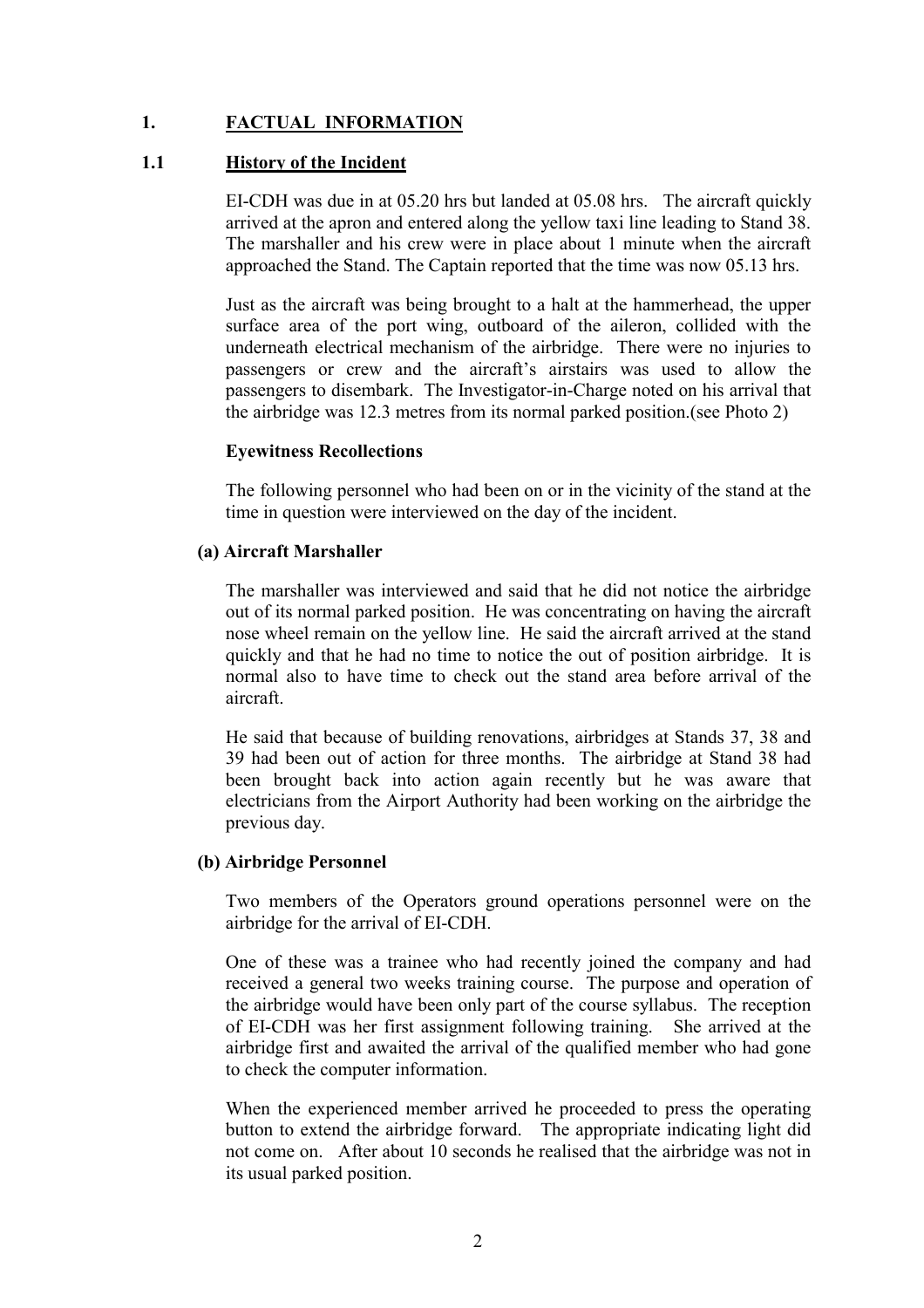He pressed the retract position, received an indicating light, and was just about to retract the airbridge when the port wing of the aircraft passed underneath striking the airbridge electrical mechanism.

#### **(c) Airport Operator Duty Electrician**

The airport authority duty electrician said that at approx. 20.10 hours on the evening prior to the incident he received a call from the maintenance carpenter requesting that he extend the airbridge in order that they could carry out some renovation on the airbridge. This he did by using the electric motor to extend the bridge and then cranking it manually to its extreme limits. He notified Airport Operations by phone that he had carried out this work and that if the stand was to be used in the meantime that a wingman would be required during marshalling. The electrician then went off duty at 22.00 hours. The above account was also verified by his assistant.

#### (**d) The Pilot**

The Pilot reported that whilst being marshalled on the centreline of Stand 38 at a speed of approximately one knot, the left wing contacted the airbridge.

#### **Injuries to persons**

There were no injuries reported by any person.

### **Damage to aircraft**

The port wing of the aircraft slipped under the airbridge platform (see Photo1). The top surface of the wing outboard of the ailerons was scored and damaged by the underhanging electrical mechanism of the airbridge. Considerable crushing of the top wing tip sheet metal was evident which would require repair/replacement. The nose wheel was offset about 15cm from the yellow taxiline centre as a result of the impact.

#### **Other damage**

Damage was caused to the airbridge mechanism underneath its platform.

#### **Personnel information**

The marshaller who had been an Aer Lingus employee for some twenty years had, during that time, been employed as a kitchen porter, transport driver and aircraft loader. He had been promoted to Lead Loader and then to Shift Leader.

Previously the Operator employed personnel from its maintenance organisation to marshal its aircraft at Dublin Airport. However, as this maintenance organisation had been disposed of, a decision was made not to employ its staff to marshal the aircraft. Some of the Operators loading staff received a two-day training session and commenced marshalling duties.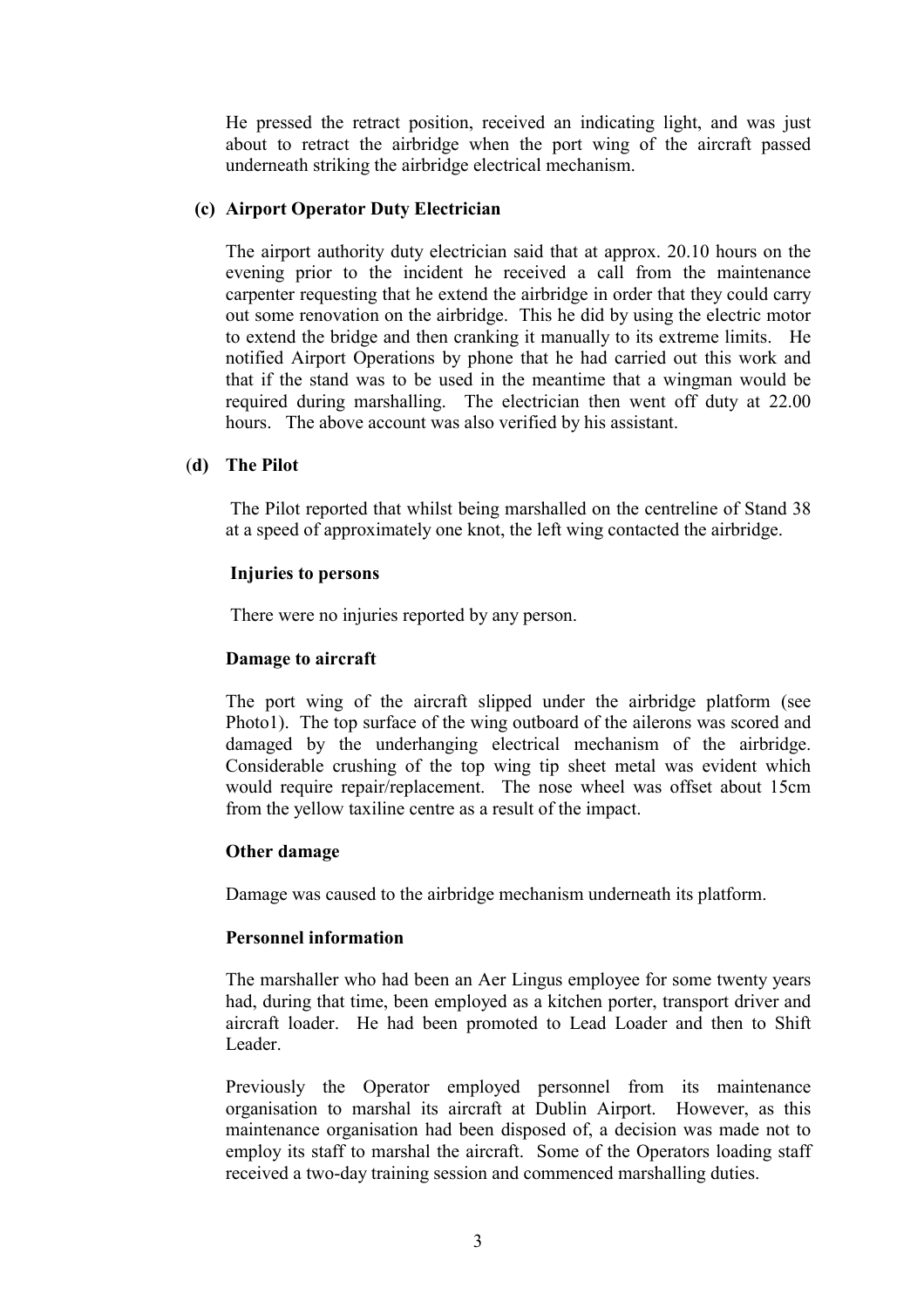EI-CDH was the first aircraft that the marshaller was detailed to conduct. He had a staff of three who at the time of the incident were in their vehicles awaiting the arrival of EI-CDH.

#### **Aerodrome Information**

Stand 38 is situated on the South Apron at Pier B. The airbridge is the only one remaining of an older type and is about five years old. The airbridge has a marked "Park" position on the stand where the airbridge should be located when not in use.

On inspection the investigators found the airbridge bogey extended 12.3 metres from the "Park" position.

### **2. ANALYSIS**

Several separate factors combined to cause this incident:-

Along with the airbridge at this stand the airbridges at Stand 37 and 39 had been out of use for three months. Because the airbridge had been in the parked position for that time it would have been excluded from the attentions of the marshallers.

This was the first day of duty for the newly trained marshaller. It was to be expected that he would be more than a little anxious to carry out his duties in the correct manner. However, the conditions under which he found himself may not have been the conditions under which he was trained during the two day course. The procedural "knowledge" gained in an instructional setting may not be fully recalled in an operational setting, particularly if learned over a short period of two days (state-dependent memory). The aircraft appeared to the marshaller to be taxiing quickly and he said that the aircraft arrived early at the entrance to the stand. This gave the marshaller less time to check out his surroundings on this, his first assignment. If he had had an experienced marshaller on site, this incident might not have occurred.

The airbridge operator had gone to check the computer and as the aircraft arrived early, had only seconds at Gate B22 to realise that the airbridge was fully extended. His assistant, although at the airbridge before him was new to the operation and could not have been expected to raise the alarm before his arrival on scene.

The duty electrician clearly informed the Airport Operators headquarters that the airbridge remained fully extended and that a wingman would be required. The information, that the airbridge was effectively "out of order" and a hazard to aircraft, does not seem to have been transmitted to the Aircraft Operator's ground staff in position to receive the aircraft.

There must have been adequate time from 2200 hours in the evening to 05.00 hours the following morning to place some notice at the airbridge or cones at its base.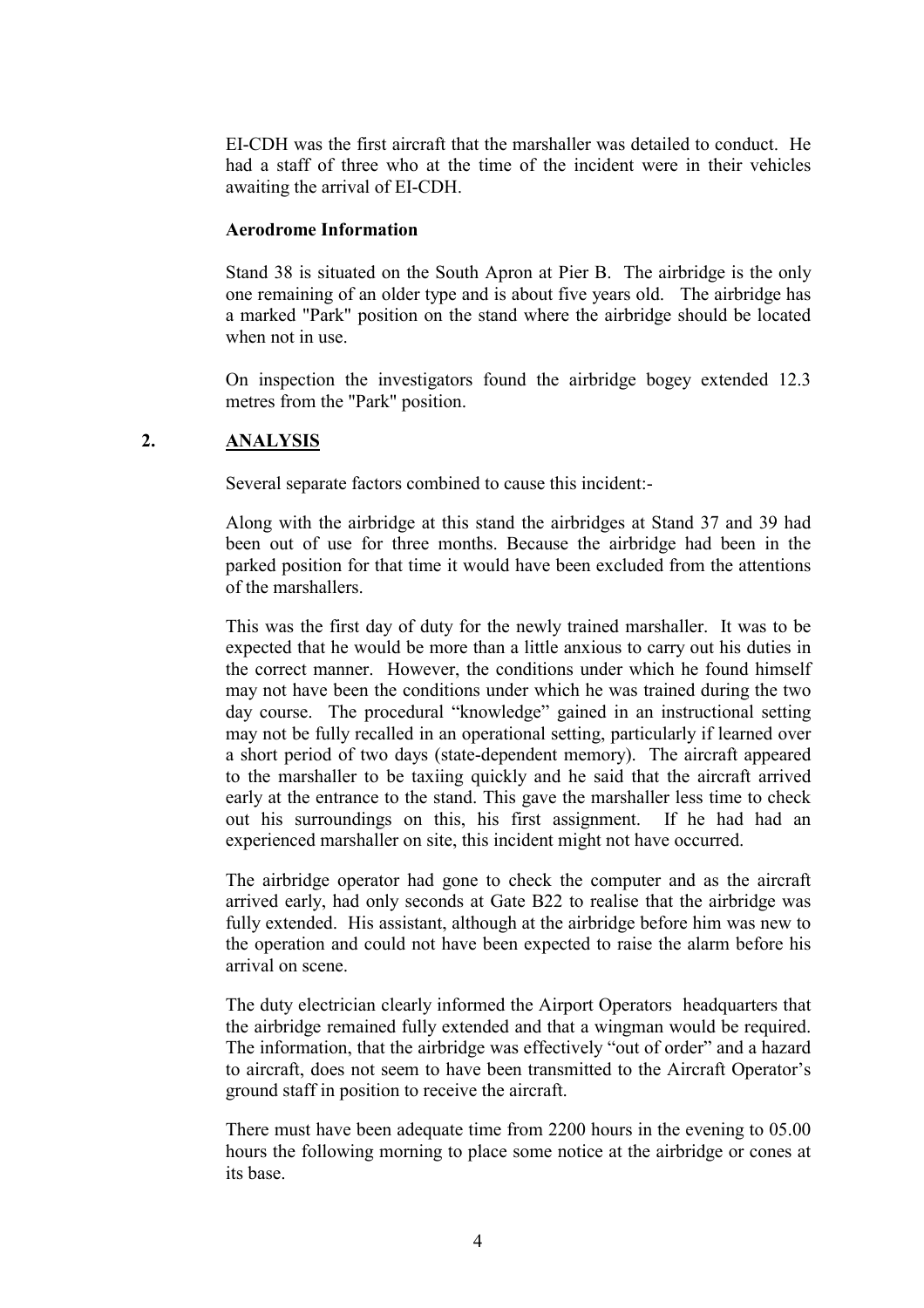# **3. CONCLUSIONS**

- **3.1** The marshaller was not aware that the airbridge was out of its parked position. He had inadequate experience at the time.
- **3.2** Because the aircraft arrived at the stand early, the qualified airbridge operator had little time to check the actual position of the airbridge in relation to its distance from the parked position.
- **3.3** No information was given to the Aircraft Operators Staff by the Airport Authority that the Airbridge was "out of order". Stand 38 should not have been used at this time.

# **4. SAFETY RECOMMENDATIONS**

- **4.1** The Airport Authority should give adequate and timely warning to Aircraft Operators when stand equipment is out of order due to maintenance. **[\(SR 3 of 2001\)](#page-0-0)**
- **4.2** The Aircraft Operator should ensure that a qualified and experienced marshaller accompany newly trained marshallers during their first few duty assignments. **[\(SR 4 of 2001\)](#page-0-0)**
- **4**.**3** On arrival at a stand airbridge operators should confirm that the airbridge is in the correct parked position. **[\(SR 5 of 2001\)](#page-0-0)**

# **Note:**

The Airport Authority have put in place a control mechanism to ensure that where facilities are withdrawn, all aircraft handlers are informed of the operational status of stand equipment.